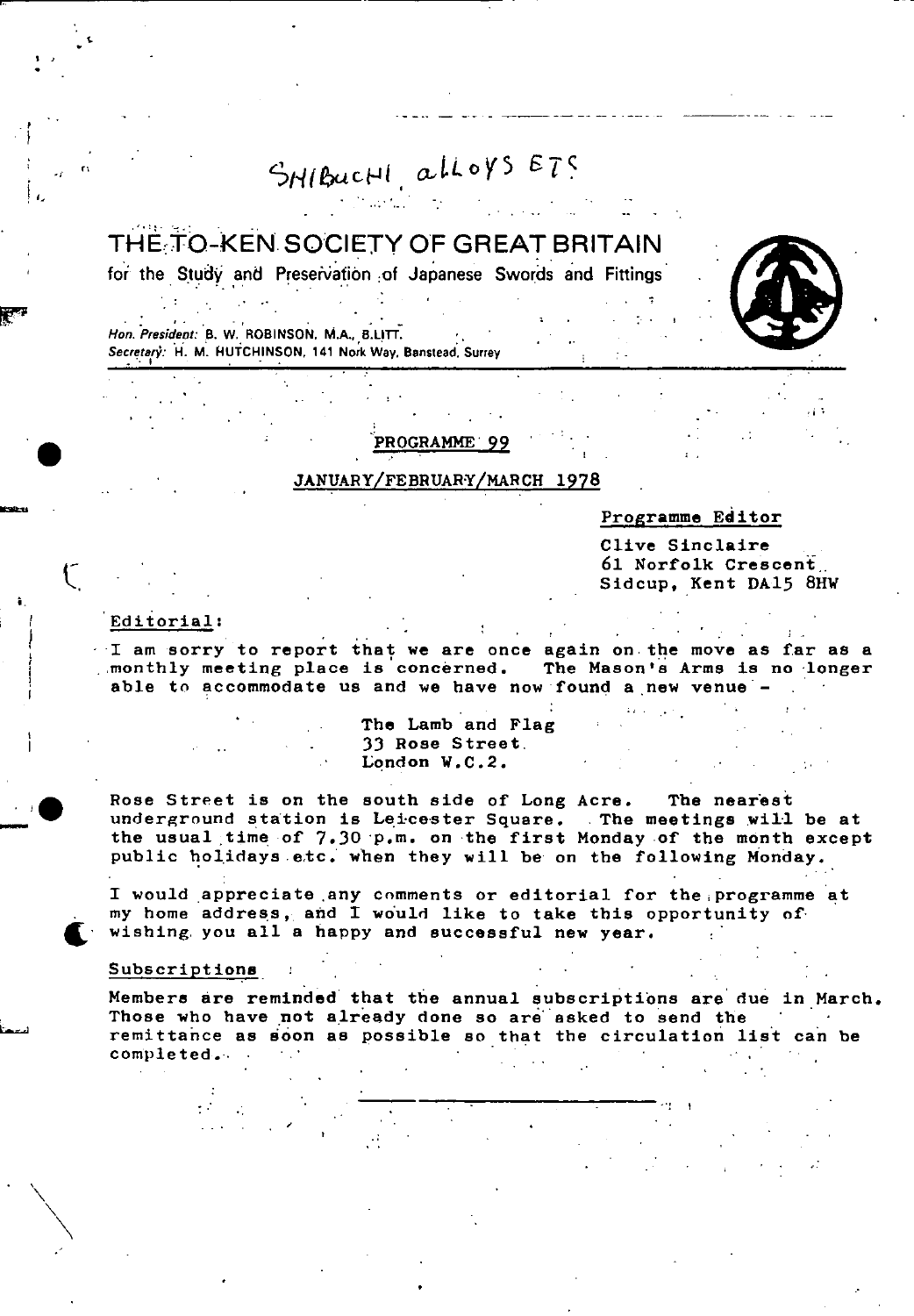#### NOTES ON SOME GREAT TSUBA MAKERS

A tsuba must fulfil two functions. It must, by its very essence be an effective, practical guard on a weapon. That is to say it must be completely functional or its raison-d'etre has gone. Secondly it must have a beauty of design that goes beyond the mere fact that it may be made of precious metal as this may be accomplished in mere iron, indeed many would say that both these criteria may be fulfilled better in iron than other materials. It is iron tsuba that 'design may be fully appreciated as the eye is unencumbered with glitter and may go straight to the 'heart of the matter'. We see therefore, that tsuba combined the talents of form, colour and texture found in other art forms, such as painting, with the skills of the sculptor.

C

/

The following notes tell something of some of the greatest makers of tsuba:- -

#### Kane iye

i.

The name Kaneiye was not widely known in Japan until the latter<br>part of the 18th century. It is thought probable that this was It is thought probable that this was due to the emergence of the Kinko artists of the early middle Edo period which gained popularity of the masses, whilst the earlier iron works of people such as Kaneiye and Nobuiye, although still<br>appreciated by the nobility faded somewhat. It was not until the appreciated by the nobility faded somewhat. later Edo period, probably with the patronage of those infamous rich merchants, who realised they were prized possessions of the<br>upper classes, that they once again gained popularity. The upper classes, that they once again gained popularity. demand for this style of tsuba created the Tesunin and Saga Kaneiye school revivals, directly sponsored by the merchant classes.

The name Kaneiye refers to two masters. The artist referred to in the Soken Kisho published in the Temmei era (1781-1789) published by Inaba Tsuryo refers to the first Kaneiye (Yamashiro Kaneiye) but he is now known to be the second. Inaba Tramashiro Kaneiye) but he is now known to be the second. Inaba<br>
Tsuryo thought that Tetsunin and his school were the second<br>
generation. This was challenged by a certain Akiyama Kyusaka<br>
in the early part of the 20th cent generation. This was challenged by a certain Akiyama Kyusaka<br>in the early part of the 20th century. He made an extensive study into Kaneiye tsuba, during which he found three pieces that he was certain were by the same master, but older and of better quality to those attributed to Meijin Shodai Kaneiye, - previously known as Kaneiye I. These three were signed Joshu Fushini ju Kaneiye. These tsuba changed all existing theories on Kaneiye tsuba, and the above mentioned Joshu Kaneiye is now considered to be the Dai Shodai Kaneiye (First Great Kaneiye).

The work of Yamashiro Fushini ju Kaneiye is now thought to be the second master of this name. He is referred to as Meijin Kaneiye (Masterful First Kaneiye) or simply- as Yanashiro Kaneiye or Kaneiye II.

 $-2, -$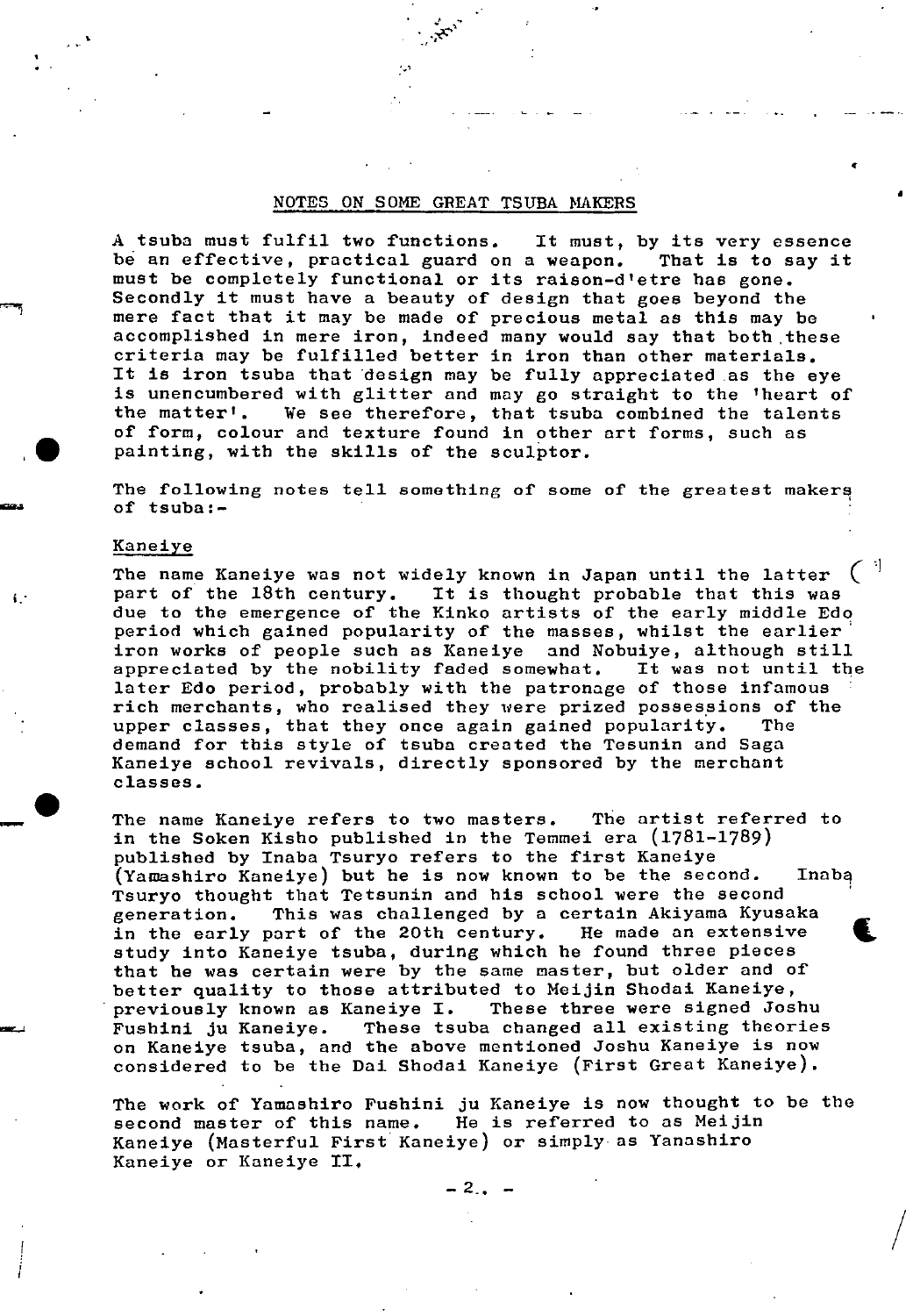#### Kaneiye I

**r**

The Joshu-Kaneiye mentioned above lived in the village of Fushimi and worked in the Momoyama period, probably about  $1558-90$ .  $\sim 100$  km s  $^{-1}$  $\mathbf{r}$ Fushimi. was a small village, south of Kyoto; It was serene and remote with many temples, and had a strong atmosphere of religion. Kaneiye's work reflected.this, and he signed his work as a. resident of Fushimi, in Joshu (Yamashiro province). It was at Fushimi in 1592 that Hideyoshi built a magnificant castle, which  $\lambda$  may explain why Kaneiye took up residence there. The castle was destroyed by. Tokugawa Xeyasu in 1600 and the entire city was reduced to ashes after Sekigamara. It is still a tourist reduced to ashes after Sekigamara. It is still a tourist<br>attraction and many romantics still visit Momoyama Hill, from<br>which the age took its name. which the age took its name.

It may be due to the fact that so many disasters struck the area that there are so few examples of Kaneiye's work in existence. It may also be that he did not start work until late in life. Only five works are known. From these may be seen strong ( influence- from the Katchushi. or Ko-Shoami schools' and of the Hoju and Onin schools.'- , - It- is reasonable- to assunie that he combined the best of these' styles and synthesised his own style.

He used landscape subjects combining relief carving with the use of inlay with various metals. The plate is of the Oroshigane type (smelted sand iron) and forged to perfection in the two fold method of the Katàhushi style. The colour of the plate varies between a deep reddish black to a rich red-brown. His iron resembles that of the old Katchushi style with mixtures of Heianjo-zogan and Ko-Shoami inlay blended into a style of his own depicting nature and the pervading religious atmosphere of. the Momoyama period.

#### Kaneiye II

£

Both the first and second Kaneiye's work etc. are very similar. Some schools of thought think that because of this similarity, and because of the fact that their total output of work was so small, they may have been one and the same persons.

Both Kaneiye's work was of the same subject matter, landscapes and religious themes. This would not be surprising as even: if they were different people, they both lived in Fushimi.<br>The main difference between the two was in signature. The The main difference between the two was in signature. signature of the first master was always Joshu Kushimi (no) ju Kaneiye whilst the second signed-always Yamashiro (no) Kuni Fushimi (no) ju Kaneiye. The signature of the second will be  $\phi$ known to members, it having been forged many times in later • years 'and used on the work of the Saga school.

 $\mathbb{R}$ 

*--3* 

 $\mathbb{R}^2$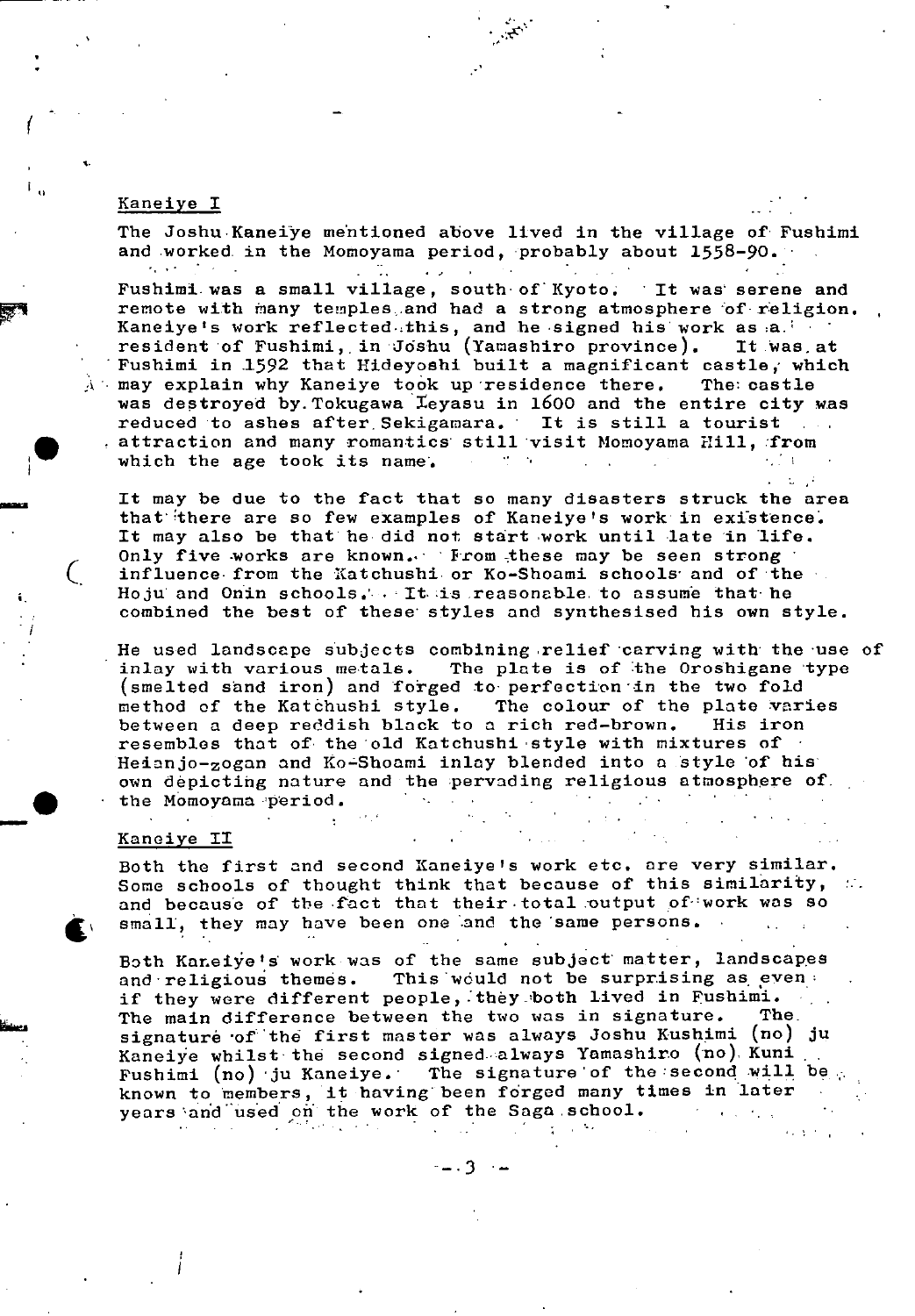#### Nobuiye

 $\therefore$ : The famous. $M$ iochin armourer named Nobuiye (see last programme) who worked at the end of the Momoyama period is not thought to be the tsuba maker of the same name. There **Is** some evidence to suggest that', they may have: been related, 'although. probably . . not directly and they were both working at the same time so may well have known of each others: existence. ' A comparison of signatures of' Nobuiye that are 'qonsidered' genuine, may be an mindication that, like the Kaneiye theory in reverse, there may have been more than one man working. There are eleven distinct signatures using only the two' characters Nobu lye. They 'may be put into: two distinct groups and probably represent two generations.. The signatures. of the' first generation are. light, 'gentle and tasteful, whilst those of the second are bolder and thick.

**STATE AND STATE** The style .of workmanship, in' both :generations is very similar. The colour of the iron ranged from dark brown to deep blackish grey with a wet or glazed appearance. A great variety of  $\gamma$  a surface textures and engraving is evident with designs including ( tortoise shell patterns, torri gate, seals, ho-ho birds, and in relief.designs of plumstree, cherry blossom and pine needles.

The work of the second generation Nobuiye, like the signature, is 'bolder.: and slightly more crude in feeling. His work is generally of a lower standard than the first, but a few works are of equal quality.  $\sim 10^{-11}$ 

Towards the end of.the.Tckugawa period there was a demand for Nobuiye's tsuba and it was of course catered' for by the forgers. There was, however, a conscious attempt to revive the style and 'most fell well short of their "target". The best reproductions most fell well short of their "target". were by Iwata Norisuke the first and second, father and son, the son was rated higher than the father.

 $\mu$  .

 $\sim 100$ 

and the state of

 $\sim 10^4$ 

# Umetada Myoju

Umetada Myoju must have been some kind of genius. He is known for his horimono work, blade making, sword appraising as well as being a great tsuba maker. He worked as a retainer of Ashikaga Yoshiaki, Toyotomi Hideyoshi and Hideyoshi's son Hidetsugu... He was also called Shigeyoshi and Kikojiro and was a member of the Umetada family.  $\mathbf{u}_i$  is  $\mathbf{u}_i$ 

 $\mathcal{L}(\mathbf{r}_i)$ 

 $\mathcal{L}^{\mathcal{L}}(\mathcal{L}^{\mathcal{L}}(\mathcal{L}^{\mathcal{L}}(\mathcal{L}^{\mathcal{L}}(\mathcal{L}^{\mathcal{L}}(\mathcal{L}^{\mathcal{L}}(\mathcal{L}^{\mathcal{L}}(\mathcal{L}^{\mathcal{L}}(\mathcal{L}^{\mathcal{L}}(\mathcal{L}^{\mathcal{L}}(\mathcal{L}^{\mathcal{L}}(\mathcal{L}^{\mathcal{L}}(\mathcal{L}^{\mathcal{L}}(\mathcal{L}^{\mathcal{L}}(\mathcal{L}^{\mathcal{L}}(\mathcal{L}^{\mathcal{L}}(\mathcal{L}^{\mathcal{L$ It is not known what Myoju's position in the family was. Umetada work before Myoju is known as Ko-Umetada and there is work of very high quality by a maker named Mitsutada. The work of Mitsutada is slightly older than that of Myoju and he is thought to be an uncle or great uncle of Myoju who may have received some instruction from him. Mitsutada conveniently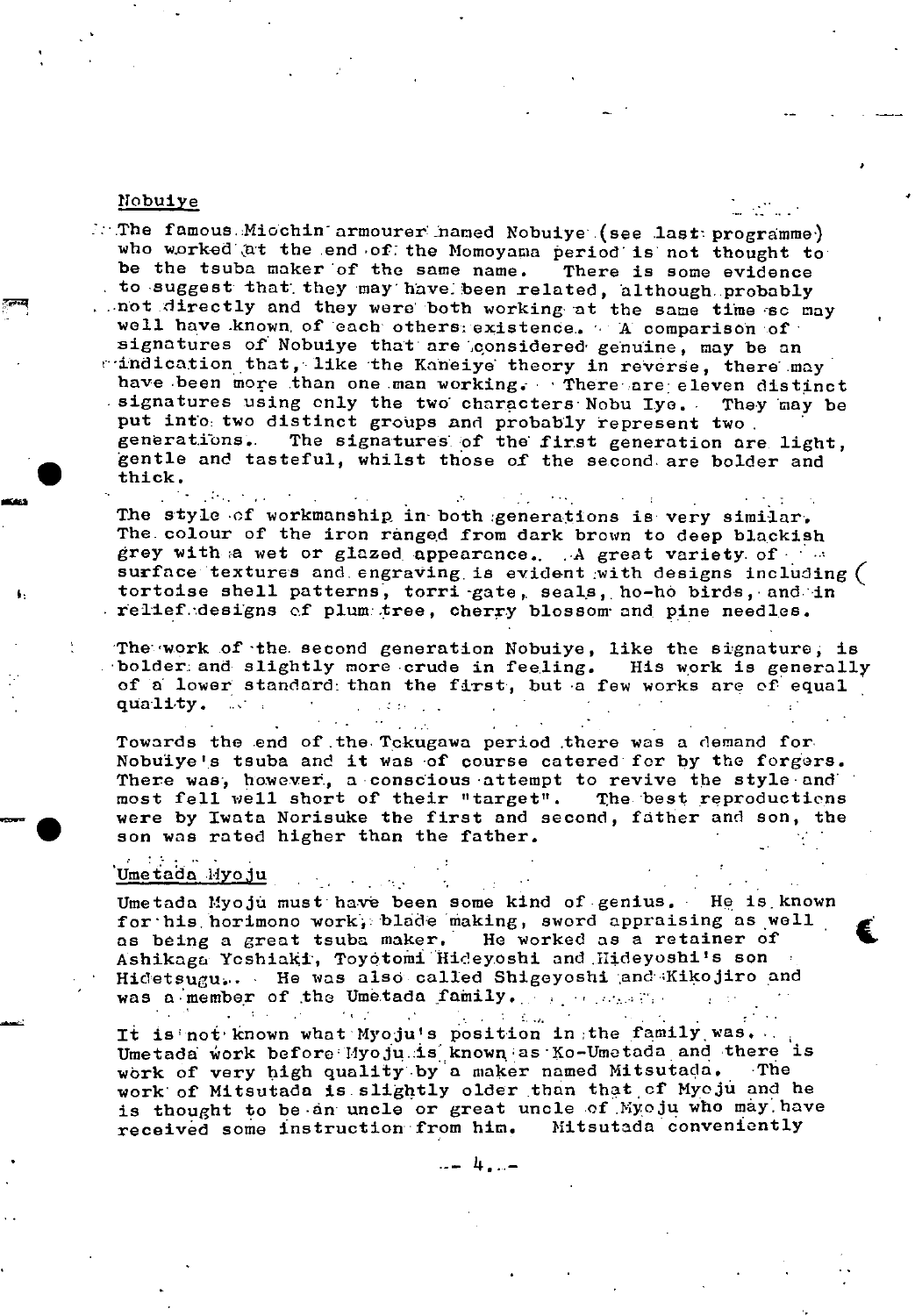bridges the gap between Ko-Umetada and Myoju.

Myoju was skilled at working in all metals but preferred iron brass or copper. His iron tends to be of medium hardness but some have, softer plates in order that they may carry certain soft metal decorations;

 $\int$ 

The tempering is very fine as would be expected from someone known as the father of the Shinto style and founder of the Hizen school. He signed his work Umetada Myoju or simply Umetada, although many pieces are unsigned.

His designs are varied, but he did not use:relief.inlay in his work as did other Umetadas, nor did his designs include ts go landscapes.. His work shows his ability as a painter with his engraving style called tagare bashiri (moving-chisel) meaning that it was fluid. He used gold, silver shakudo, shibuchi and copper in his inlay. He was particularly brilliant at hira-zogan and in numone. He was considered superior inboth decoration and the making of the plate to all of the Kinko workers of the Tokugawa period.

#### Yasuchika

 $\mathbf{r} = \mathbf{r} \times \mathbf{r}$  .

Yasuchika was born in 1670 (Kanbun 10) in Shonai.  $\cdot$  Up to the age of 34 he studied under the master Chinkyu of the Shonai<br>Shoami school. The married the daughter of his master and t He married the daughter of his master and had<br>left them nine years later. His fatter, cne son, but he left them nine years later. Karenon had gone to Edo and Yasuchika fcllowed him, hoping tofind fame and fortune. There he studied under Tokimasa where pupil soon overtook master.

At the age of  $3^4$ , during the Kyocho era (1211-36) he became a retainer of Matsudaira Daigakù-no-kami Yorisada, a powerful lord, who allowed Yasuchika to develop his skills. Yasuchika seemed to have the wander-bug and in his search for fulfilment left his services and began to work in the Nara style. Although Yasuchika did not gain fame in the Nara -<br>style during his life, he is now known as one of the Nara I- style during his life, he is now known as one of the Nara<br>San Saku (three great Nara masters) the other two being Suguira Joi and Toshinega.

> Most of his life was spent in financial straits which may well have affected his work. Simplicity was forced on him and he. had to use.a. minimum of elaborate decoration and cnly occasional nanako work.

Besides being a great tsuba maker, Yasuchika is known for making small fittings, netsake and inro. - His styles varied greatly. Basically a Shonai Shoami worker, he also employed designs of

 $-5. -$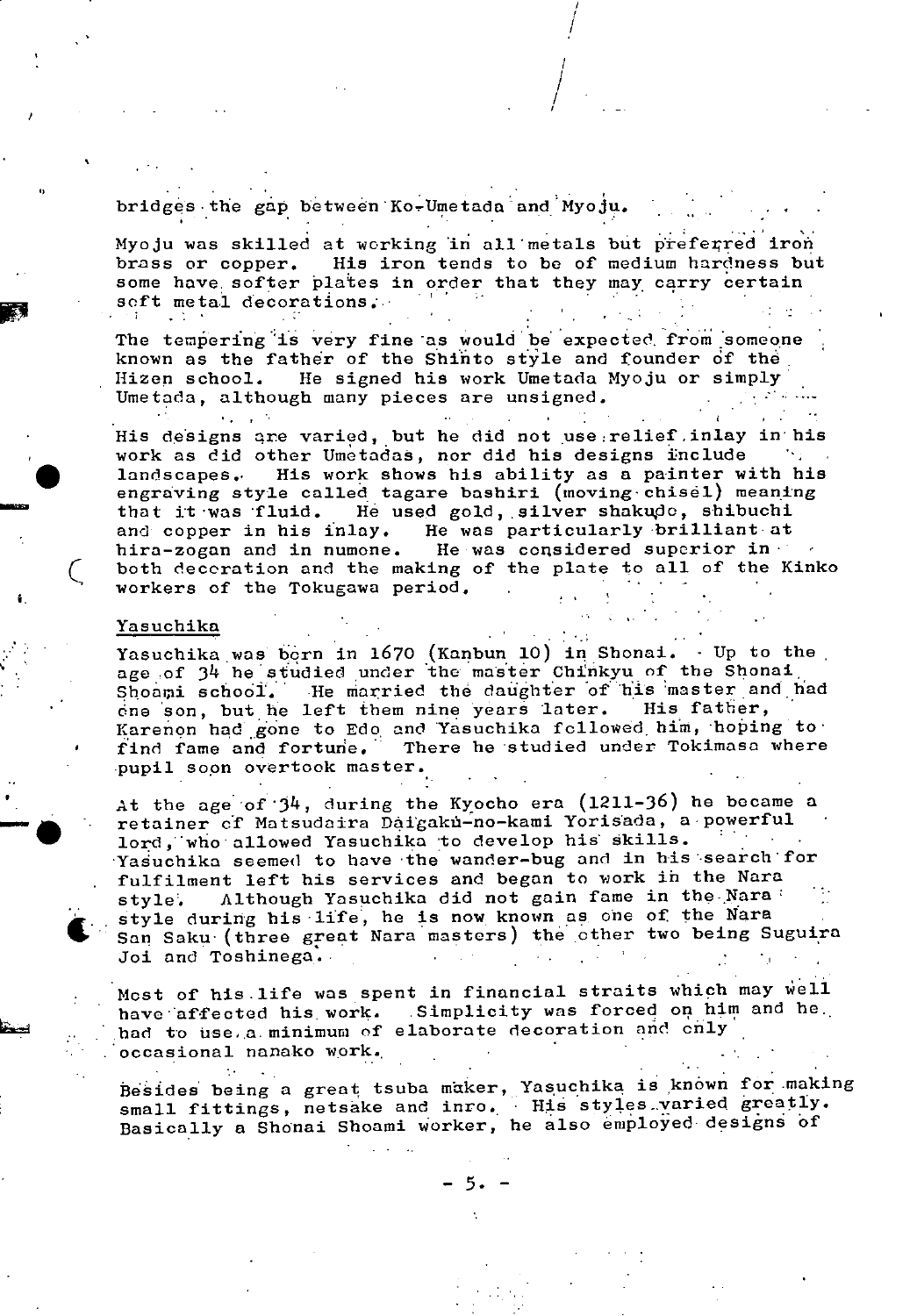Edo and Bushu as well as being a master of the Nara school. He liked landscapes, animal and human figures, historical and mythological,,subjects and ,executed these **in** a variety of  $\mathbf{e}^{\mathbf{e}}_{\mathbf{e}}$   $\mathbf{e}^{\mathbf{e}}_{\mathbf{e}}$   $\mathbf{e}^{\mathbf{e}}_{\mathbf{e}}$   $\mathbf{e}^{\mathbf{e}}_{\mathbf{e}}$   $\mathbf{e}^{\mathbf{e}}_{\mathbf{e}}$   $\mathbf{e}^{\mathbf{e}}_{\mathbf{e}}$   $\mathbf{e}^{\mathbf{e}}_{\mathbf{e}}$   $\mathbf{e}^{\mathbf{e}}_{\mathbf{e}}$   $\mathbf{e}^{\mathbf{e}}_{\mathbf{e}}$   $\mathbf{e}^{\mathbf{e}}$ 

Although' he did not always reach the heights..of perfection attained by Kaneiye, Nobuiye or Myeju he was one of the greatest of the Tokugawa period tsuba makers. .., He died at the age of 75 in 1744 at his home near the Kanda Myojin Shrine.

#### A Patroh

- - --

/

I. / /

> In 1632 the Hosokawa family were made Daimyes of Higo Province, having left Kokura and before that Tango province. It is having left Kokura and before that Tango province. evident that Lord Hosokawa was a patron of the arts and it is said that he even made tsuba himself, indeed one purporting to be by him was given a Juyo rating some time ago. The first Lord Hosokawa and his son had working for them four of the greatest tsuba makers of the early Tokugawa period, all working in Higo at the same time. They were:

- 
- 1. Hirata Hikozo<br>2. Hayashi Matas 2. Haynshi Matashichi
- 
- 3. Shimizo Jingo<br>4. Nishigaki Kan Nishigaki Kanshiro (nephew of Hikozo)

All four of these masters were probably accomplished artists, before coming together under Hosokawa. Their styles were quite different and although there was probably some influence from each other, they retained their different approaches. Some generalisations,- however, maybe. made about these,"Higo Tsuba".

Higo iron is readily recognisable by its superb qualities of workmanship. The surface of Higo tsuba have rich variations<br>in texture and iron of a rich black colour. Creatively the in texture and iron of a rich black colour. Higo artists<sup>t</sup> originality of both naturalistic and abstract designs, influenced many of the schools of the Tokugawa period.

. The set of the set of the set of the set of the set of the set of the set of the set of the set of the set of the set of the set of the set of the set of the set of the set of the set of the set of the set of the set of

 $\zeta$ 

t

# , .<br>Rirata Hikozo

Before the patron Hosokawa became Daimyo of Higo one of his retainers in Tango Provinde was the father of Hiràta Hikozo. When the Lord moved to Higo, both father- and son accompanied him.

Hikozo, in his turn became a Hokozawa retainer for a reputed 100 keku of"rice. It **is** not'known froth,whom Hikozo learnt the skills of making tsuba but it is apparent' that he was strongly influenced by the Tachi—Kanaguchi school, although the best work of this school does not measure up to that of Hikozo : Similarities are that they both use the Yanagane

6.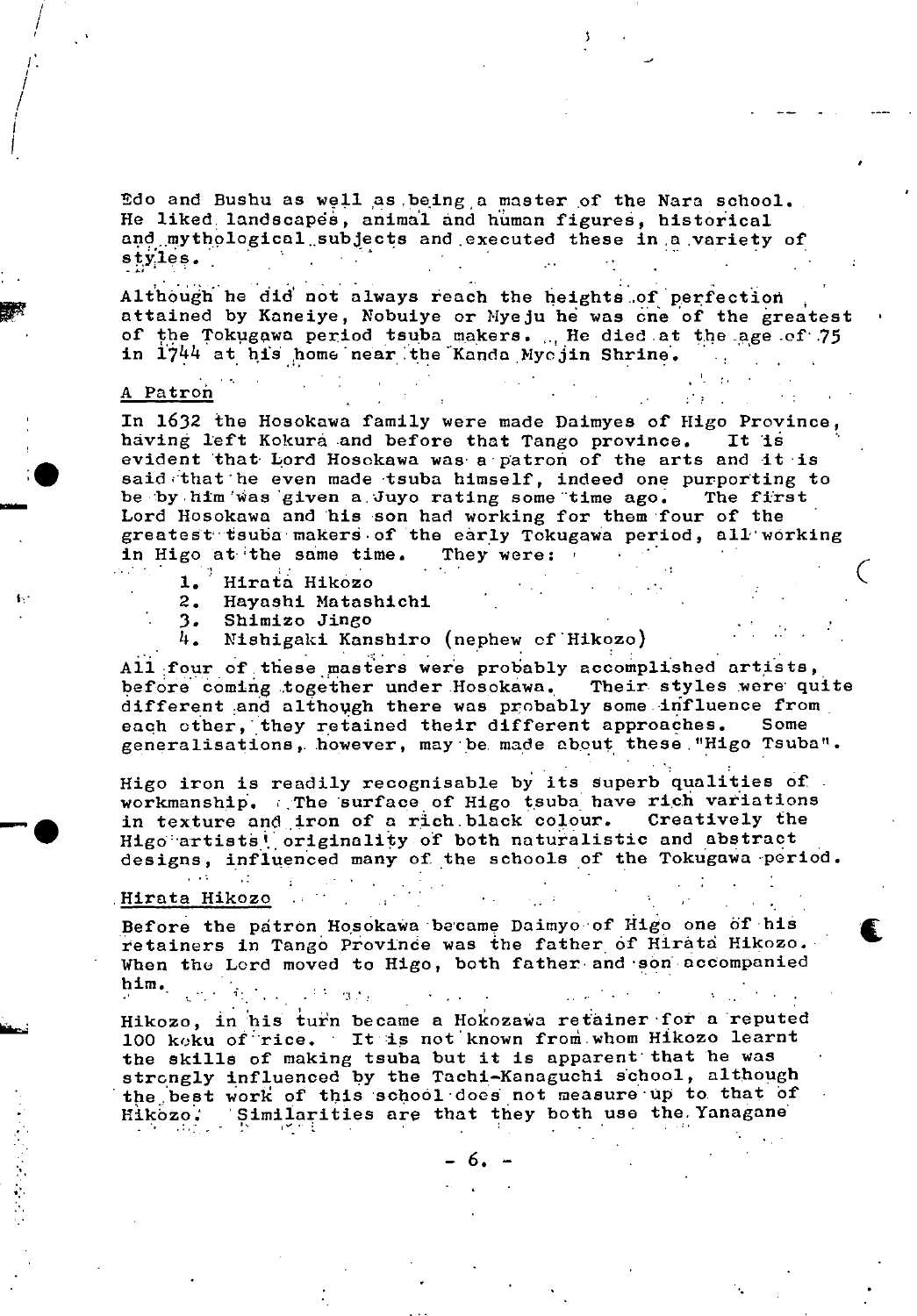or brass plate and the rim of the tsuba is often of shakudo or silver.

Very often the tsuba of Hikozo are oval, mokko or nadekakugata (rounded square shaped) and: the plates are of Yaragane, pure copper, shishu and occasionally shakudo and iron, patinated and coloured with Hikozo's own processes. His techniques include, shishiai bori (sunken relief carving), katakiri, shigare-yasuri (intermittent broken radial lines). One particular speciality, peculiar to this man is Okina-yasuri, • which looks like an old man's beard made up of broken, curved concentric circles. The masterful use of these techniques, coupled with his superb plate making produced some great tsuba, combining the best of metal working techniques with some of those of the master painter.

It is important to handle genuine pieces by this man, as only one example of a tsuba signed "Hiko Hikozo" is known to exist. The texture of plate and its patination are very difficult to reproduce and so make telling genuine from fake relatively easy, providing of course one has seen the 'right' one in the first place.

#### Havashi Matashichj

 $\Delta \sim$ 

-•

Born in 1613 (Keicho 18) in Owari Province Hayashi Matashichi. was variously known as Shigeyoshi, Shigeharu but was famous as Matashichi. His family lived in the town of Kasuga and at His family lived in the town of Kasuga and at first he studied to become a gunsmith.

 $\sim 10$ 

Hayashi Matashichi's father was a retainer of the famous Lord Kato Kiyomasa and they moved to Kamamoto castle in Higo province. After Kiyomasa's death he remained in the service<br>of his son Tadahiro until his banishment in 1632. At this of his son Tadahiro until his banishment in 1632. time he moved to Higo where he became a retajner of Lord Hosokawa where he worked until his death in 1699 (Genroku 12) at the age of  $87.$ 

The fact that Matashichi lived in Owari province in his earlier years had a great influence on his tsuba making after<br>he had turned from gun making. Many good tsuba were at this he had turned from gun making. time being made by the Owari-Sukashi school of which Matashichi's iron work bears a close resemblance. Unlike the abstract geometrical designs of the Owari school, Matashichi's designs were more symetrical and the subjects naturalistic, with added nunome and hira-zogan (gold filigree type) which added richness to the design. The use of cherry-blossom, paulowina, drops of water and kiri feature. in his designs regularly.

- 7,!•-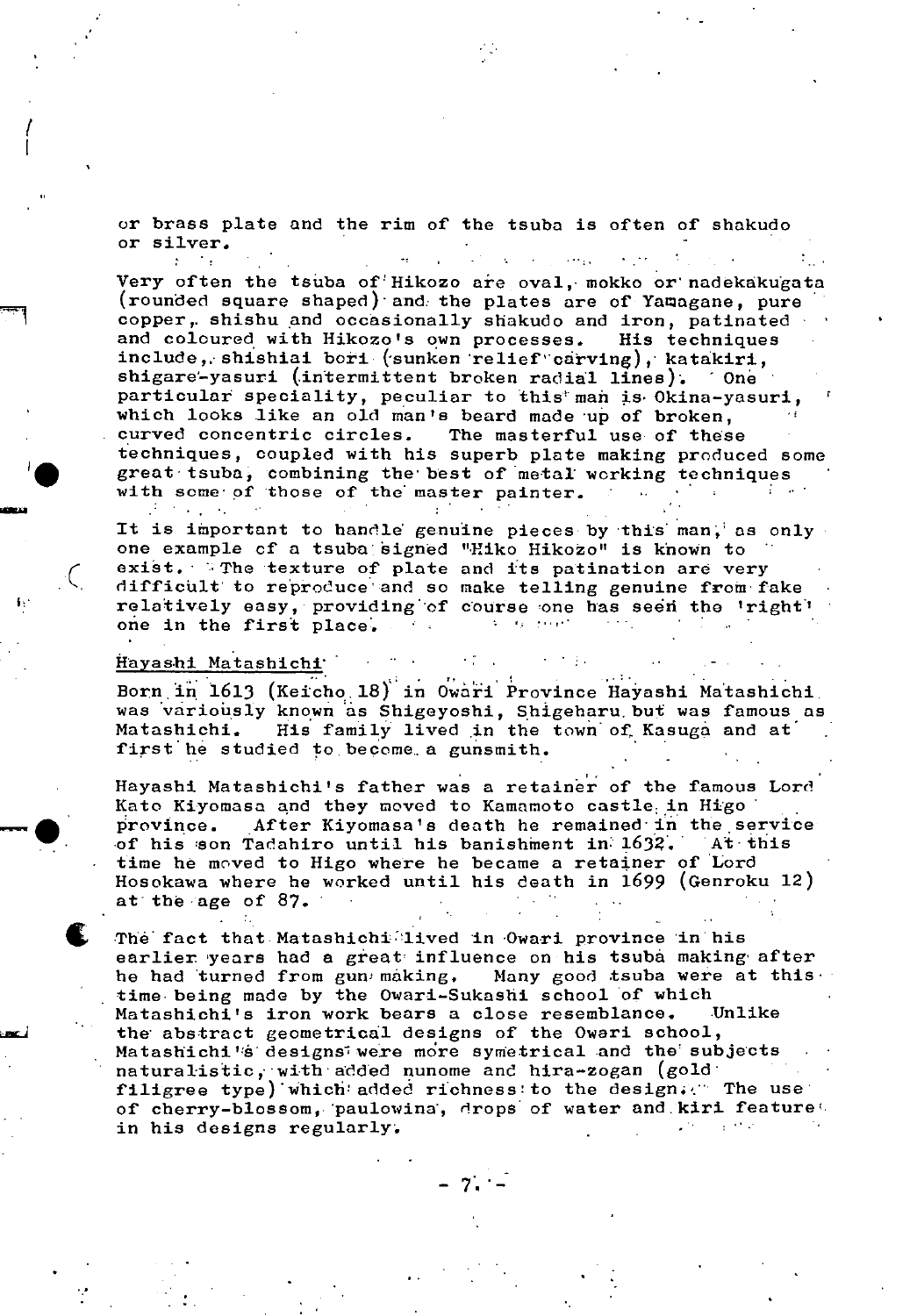### Shimizu Jingo

Shimizu Jingo's real name was Nibei and it is thought that the previously mentioned Hirata Hikozo, was his uncle. He changed his, name. to Shimizu and was ,thon.known- as Shimizu,'and all later generations were known as Shimizu Jingo. The first state of the control of the control of the control of the control of the control of the control of the control of the control of the control of the control of the co  $\mathcal{L}_{\text{max}}$  , where  $\mathcal{L}_{\text{max}}$  $14 - 24$ 

The first Shimizu was, famous for rustic; or heavy tsuba.. The' ironwork was very good but thick and heavy with an undulating textured surface. Most often they, were of a squared round. shape, a squared mokko or aoiri gata (trapezoidal), round tsuba being'rare... the contract of the set of the set of the set of the set of the set of the set of the set of the set of the set of the set of the set of the set of the set of the set of the set of the set of the set of

These tsuba look the heaviest and strongest of all Higo tsuba. This is partly due to the shape, partly due to the irregular. texturing of the surface of the plate accentuated with strong suemon inlay<sub>.</sub> (large portions of inlaid metal). His subject matter is completely at one with this style of plate. . The use of-designs of' an eagle on a,branch, a large rooster, a turtle etc., executed in a heavy bold manner illustrate this. point. Later generations often lack the power and control of the first master although some are quite well rated.

 $\big($ 

The nunone-zogan in gold and silver often gives the appearance' of being worn or ribbed on Shimizu tsuba. This, however, is<br>intentional and not a sign of deterioration or misuse. The intentional and not a sign of deterioration or misuse. nunome-zogañ work that Shimizu-Jingo did is considered to be surpassed by later generations but his bold brass inlays were never bettered. He died, still in the service of Hosokawa in' the year  $1675$  (Empo 3).  $\mathcal{L}(\mathcal{E})$  , we define the  $\mathcal{E}$ 

# Nishagaki Kanshiro

 $\sim$  -  $\sim$ 

The shodai Nishigaki Kanshiro is: believed to have been a priest in Tanba Province until he joined Lord, Hosokawa in Higo Province.

He seems to have been influenced to some degrep by several other<br>artists, including Hirata Hikozo from whom he learnt the<br>methods of Kawarigane (soft, metal) tsuba, by Hayashi Matashichi<br>who influenced his Sukashi work and artists, including Hirata Hikozo from whom he learnt the methods of Kawarigane (soft metal) tsuba, by Hayashi Matashichi who influenced his Sukashi work and also by Shimizu Jingo. He managed, however', to produce work that was unique and  $\dots$ totally different from these others. Hence the second constant of  $\mathbb{R}^n$ 

A favourite subject was the depicting of waves in brass, executed with a few chiseled strokes. This subject, as with many Kanshiro Sukashi tsuba were often copied, by contempories and many are'very. good imitations. The quality of his iron work and the economy of strokes in his chisel work are the mark,  $\mathcal{L}^{\mathcal{L}}(\mathcal{L}^{\mathcal{L}}(\mathcal{L}^{\mathcal{L}}))$  . If  $\mathcal{L}^{\mathcal{L}}(\mathcal{L}^{\mathcal{L}}(\mathcal{L}^{\mathcal{L}}))$ of the master.  $-3.12 - 11$ 

-.8.-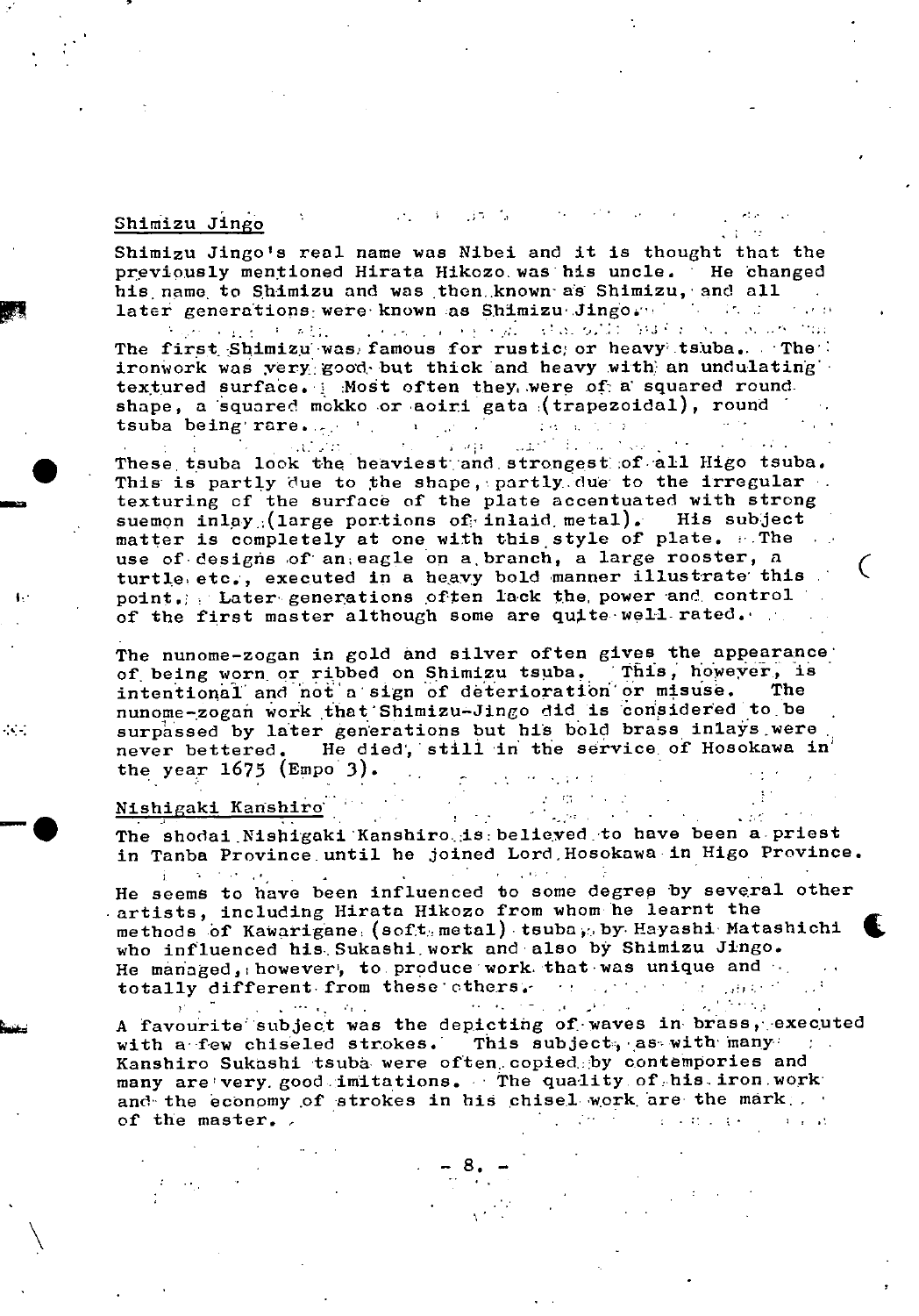The second Nishigaki Kanshiro, son of the first master, was  $\mathbb{W}$ also an artist of great repute. His work tended to be somewhat more refined and delicate than that of his father whose bold and powerful desighs had a different appeal.

The diversity, creativeness and variety of these two men, influenced the styles and methods of many of the later Higo workers. The first Nishigaki Kanshiro died in 1693 (Genroku 6) at the age of 81.  $2 - 1$ 

Bibliography: Yasuchika by Tomijiro Mizaki Samaisha • Great Masters of Buba-ko by Gery Solomon Japanese Sword Guards by Sir Arthur Church

### JAPANESE ALLOYS AND METALS USED IN SWORD FURNITURE

We have all seen and appreciated tsuba and may have wondered at the different alloys and metals used in their manufacture. Iron may be of the highest quality and the beauty of such tsuba **is** very often in the design. Sometimes easier for the layman to appreciate, are those tsuba made up of alloys such as shakudo, shibuchi etc. names I for one use and recognise, but have not fully understood for some time. In conjunction with the afcregoing notes on tsuba makers, I felt the following may be of use to some members. Comments from the "metallurgical" faction of the society would be very much appreciated.

Shakudo and Shibuchi are two such alloys, peculiar to Japan and<br>found nowhere else as far as I am aware. In their pure cast found nowhere else as far as I am aware. form there **is** little to recommend these alloys and their beauty becomes more apparent when their surfaces are patinated by special treatment.

**Shakudo:** Shakudo in its finished form is a dark blue-black<br>colour and sometimes called "U-kin" or comorant gold. Before colour and sometimes called "U-kin" or comorant gold. it is patinated it is of a deep copper colour as some may already know from observing over-cleaned tsuba, when it has: the appearance of bronze.  $\Delta\sim 10^{-1}$ 

The presence of not less than about  $4\%$  gold was considered essential in order to obtain the finest black' sheen. . This amount was very variable, however, as there were no less than fifteen grades of shakudo; the lowest known as "chusho" contains only traces of  $gold.$ The shakudo of the Satsuma artists was generally considered to be the richest and most

9.. -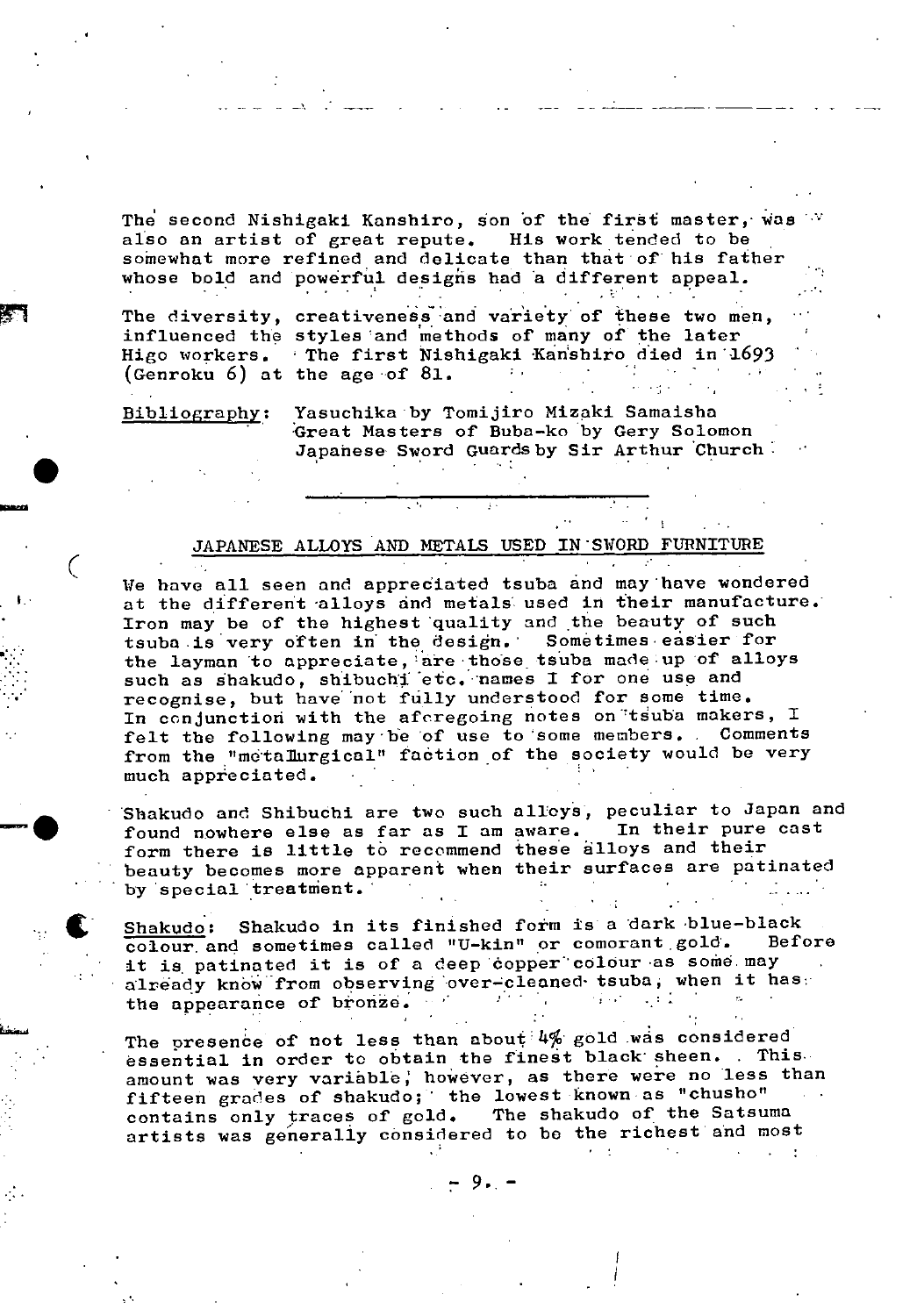valuable although some of those made in Edo were considered as  $\label{eq:2.1} \mathcal{L}_{\mathcal{A}}(\mathcal{A}) = \mathcal{L}_{\mathcal{A}}(\mathcal{A}) = \mathcal{L}_{\mathcal{A}}(\mathcal{A}) = \mathcal{L}_{\mathcal{A}}(\mathcal{A})$  $good.$  $\mathcal{H}^{\mathcal{A}}_{\mathcal{A}}$  , where  $\mathcal{H}^{\mathcal{A}}_{\mathcal{A}}$  $\mathcal{L}_{\text{max}}$  , where  $\mathcal{L}_{\text{max}}$  is the set of the  $\mathcal{L}_{\text{max}}$ 

Certainly some of the finest work in shakudo appears in the furniture of swords, one of the earliest recorded being on the sword of Ashikaga Takauji (1335-1357). It would seem that no large castings were made in this alloy but from the time of Goto Shirobei  $(1439-1512)$ , the first of the Goto line, up to the end of the Edo period it was in common use, particularly. in the manufacture of tsuba.

 $\gamma$  , which is a part of  $\gamma$  $\mathcal{F}(\mathcal{F})$  $\Delta\phi$  ,  $\Delta\phi$ The alloy has the properties of being both malleable and ductile (able to be hammered into sheets and drawn into wire) which must have made it very 'workable'. **Its** popularity was no doubt samewhat due to the rich black surface providing a perfect ground for inlaying other metals such as gold, silver and copper.

 $\mathcal{L}^{\text{max}}(\mathcal{L}^{\text{max}})$ The patination was, of course, the important part of the making of shakudo. I quote verbatim one method for producing the necessary patina, and trust it is understood as it stands:

医神经反应的  $\alpha$  ,  $\alpha$ "The object is first boiled in a lye prepared by lixivating wood ashes, after which it is carefully polished, if necessary with charcoal powder. It is then immersed in plum-vinegar containing common salt in solution, and after being washed with a weak lye, is placed in a tub of water to remove all traces of alkali. After this treatment it is. digested in a boiling solution of copper sulphate, verdigris and water, to which sometimes potassium . nitrate is added, until the desired patina is

. produced": and **Study of the Sta** produced": 111 (Transactions of the Japan Seciety)

 $\sim$  100  $\mu$ 

 $\mathcal{F}(\mathcal{A})$  , where contractors and the contractors Shibuchi: The name means that it contains one part of silver in every four. An analyses of alloys in the shibuchi group show that the silver content varies from 13.5% - 50% (Table II). 上の 受持 and the following contract of the problems.  $\ddot{\phantom{0}}$  $\sim 10$ 

Like shakudo, the beauty of this alloy may be seen in the patination of the metal rather than in its untreated state, which is a dull, unimaginative, gun barrel grey, or pale bronze colour. It retains an everall greyish appearance when patinated but of a richer and more aesthetically pleasing quality.  $\cdots$  In the same way as shakudo, therefore, it provides a good background for other metals such as gold, silver and copper. The patination process is the same as that of  $\epsilon$  ,  $\mu$  ,  $\epsilon$  ,  $\epsilon$ shakudo.

a Mariadh anns an Coiminn an Christianach<br>Madhar an Aonadh anns an Christianach an Aonadh  $\sim 100$  $\mathcal{L}(\mathcal{F})$  $\sim$   $\sim$ Shibuchi seems to have also been in use in the Ashikaga period

 $\cdot$  10.  $-$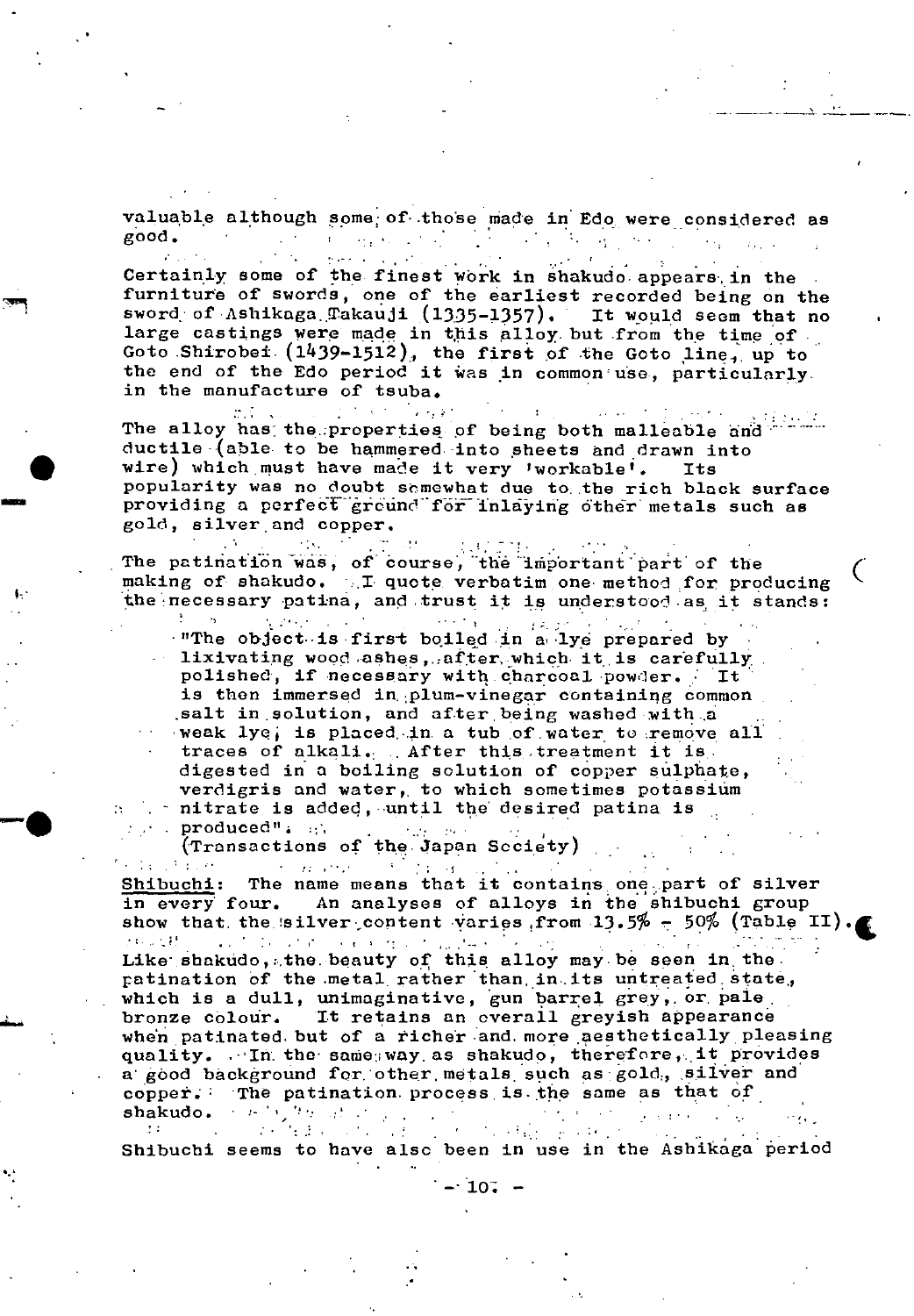$(1338-1573)$ . There are in existence several masterpieces in the alloy, including a kogar by Goto Tokujo  $(1631)$  and a Kodzuka by Goto Junjo (1699) whilst in the eighteenth and nineteenth centuries it was commonly employed in the manufacture of sword mounts. The first official mention of the alloy (that is to say, in official records) dates from as late as the beginning of the eighteenth century, when it was used in the Government Mint in the preparation of debased silver: bars known as"chü-gin"(trade silver) and used for commercial purposes. It was at about this time also used in tsuba and given a bright silver finish by-the application of a different patination process.

ुन्

in Tip

It should be noted that shibuchi is rather more of a generic name, the quantities of silver varying so much. As previously mentioned shibuchi in its purest is one part of silver in four. Similarly when silver is one part and copper two parts the alloy is called "sanbo-gin" and "hoji-gin" consists of equal ( parts of each metal but also several lower and Intermediate alloys. It is in fact "sanbo-gin" that is most often used by art-metal workers.

Sentoku: This yellow alloy is used as a gold substitute in much sword furniture of the seventeenth-nineteenth centuries.

An interesting stery of how it was discovered has many parallels with the story of discovery of prehistoric man discovering cooked meat. Known on the Chinese mainland a legend describes the destruction of a temple by fire, when the bronze vessels, brass and gold of the altar were melted together into a mass. The beautiful colour of the metal attracted the attention of some art founders, who after many unsuccessful attempts, finally managed to reproduce it.

The basic composition of the alloy is copper, tin and zinc.

With the use of these alloys, shakudo, shibuchi and sentoku, combined with basic metals such as iron, gold, silver and copper, the Japanese tsuba maker was able to use colour, as well as form in his quest for. perfection.

- 11. -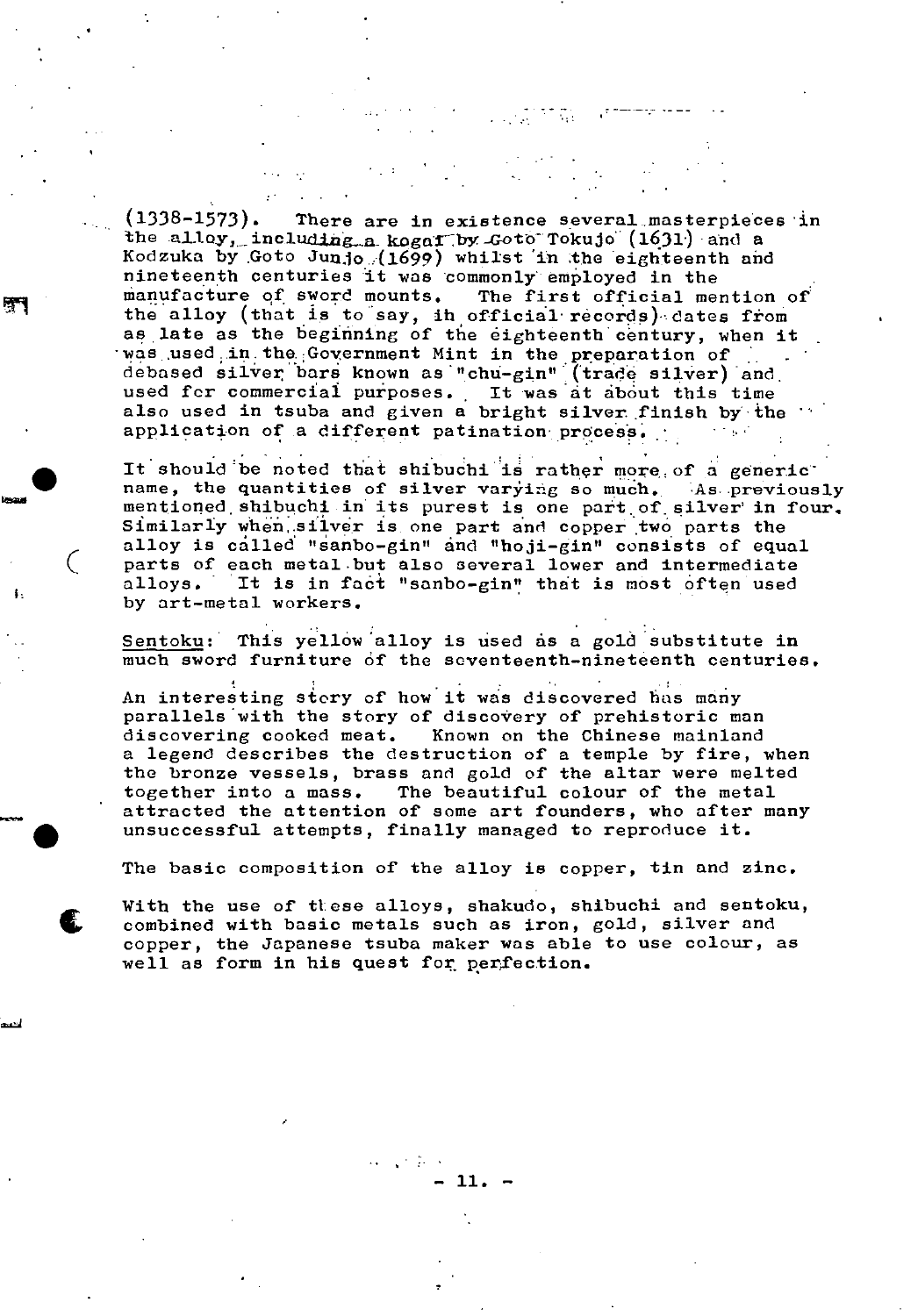# INDEX TO ILLUSTRATIONS'

 $\sqrt{2\pi}$ 

 $\mathcal{F}_{\mathcal{A}}$  .

 $\Gamma\in\mathbb{R}^{N\times N}$ 

- Iron tsuba imitating wood, a shibuchi snake crawling round  $1.$ the edge. Signed Shoami, late Edo period.  $\sim 2.4-9$  .
- Early Goto work, shakudo plate with very fine nanako work. Early Goto work, shakudo plate with yer, the mineral Details in gold, silver and shakudo, a very rare piece,  $2.$
- Sentoku tsuba, the detail inlaid with copper, shakudo and  $3.$ shibuchi, The reflection of the moon is silver, signed Shozui at the age of 63.  $\mathcal{L}^{\mathcal{L}}(\mathcal{L}^{\mathcal{L}})$  and  $\mathcal{L}^{\mathcal{L}}(\mathcal{L}^{\mathcal{L}})$
- $\mathbf{4}$  . Very rare kodzuka, shakudo plate with fine nanako ground. Design of Japanese gold coins, signed Goto Hojo.

 $\mathcal{A}=\mathcal{A}$  .

长

- Shakudo Kodzuka with silver karenono, inlaid with single  $5.$ silver arrow, signed Somin.
- Pair of fuchi-kashira. The plate of iron and the 6. surface inlaid with dropes of silver.

An attractive paid of fuchi-kashira the plate metal being of copper, shakudo, gold and silver mokume.  $\frac{1}{2}$  and  $\frac{1}{2}$  and  $\frac{1}{2}$ Unsigned.  $\sim$ 

 $\sim 4\%$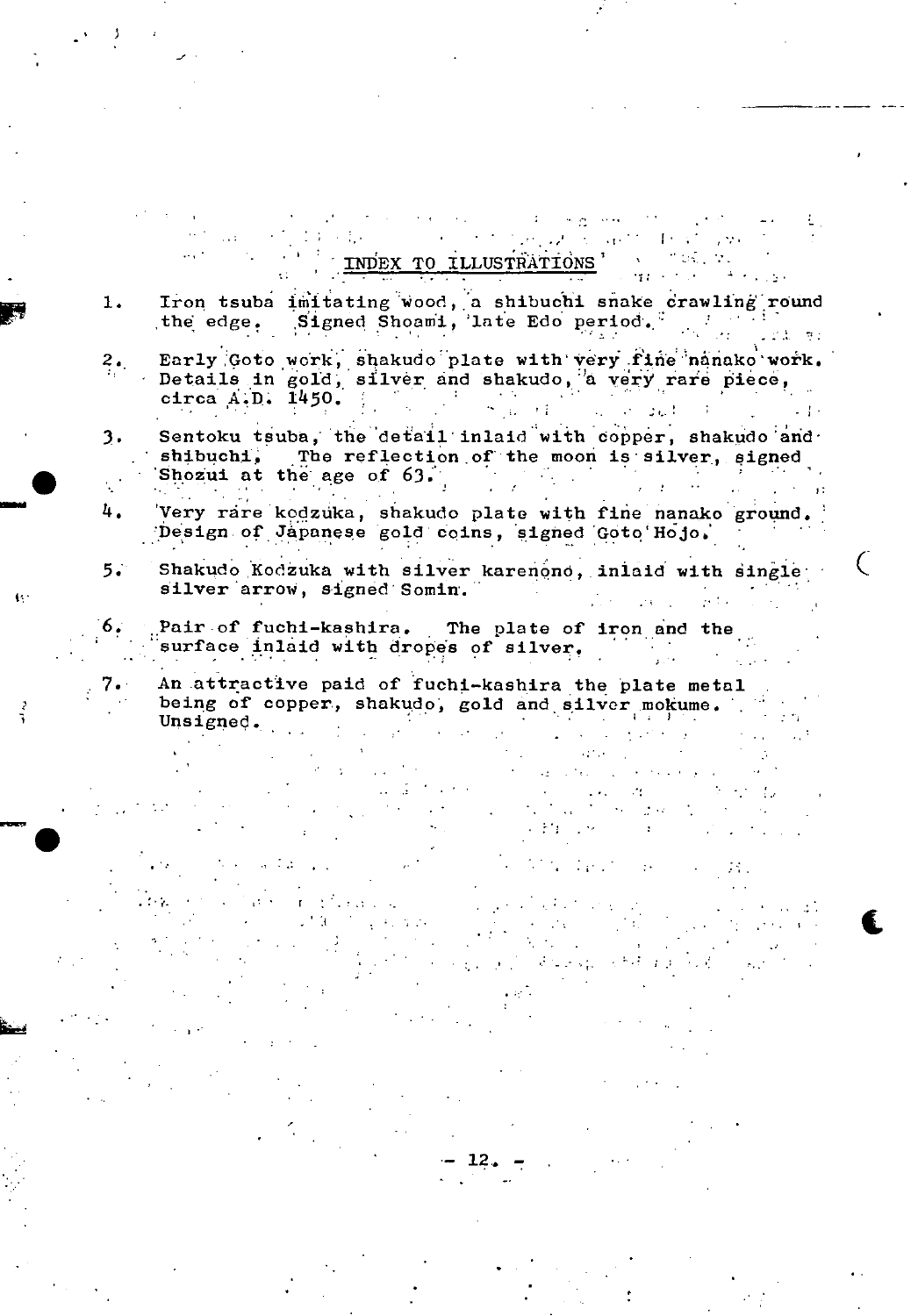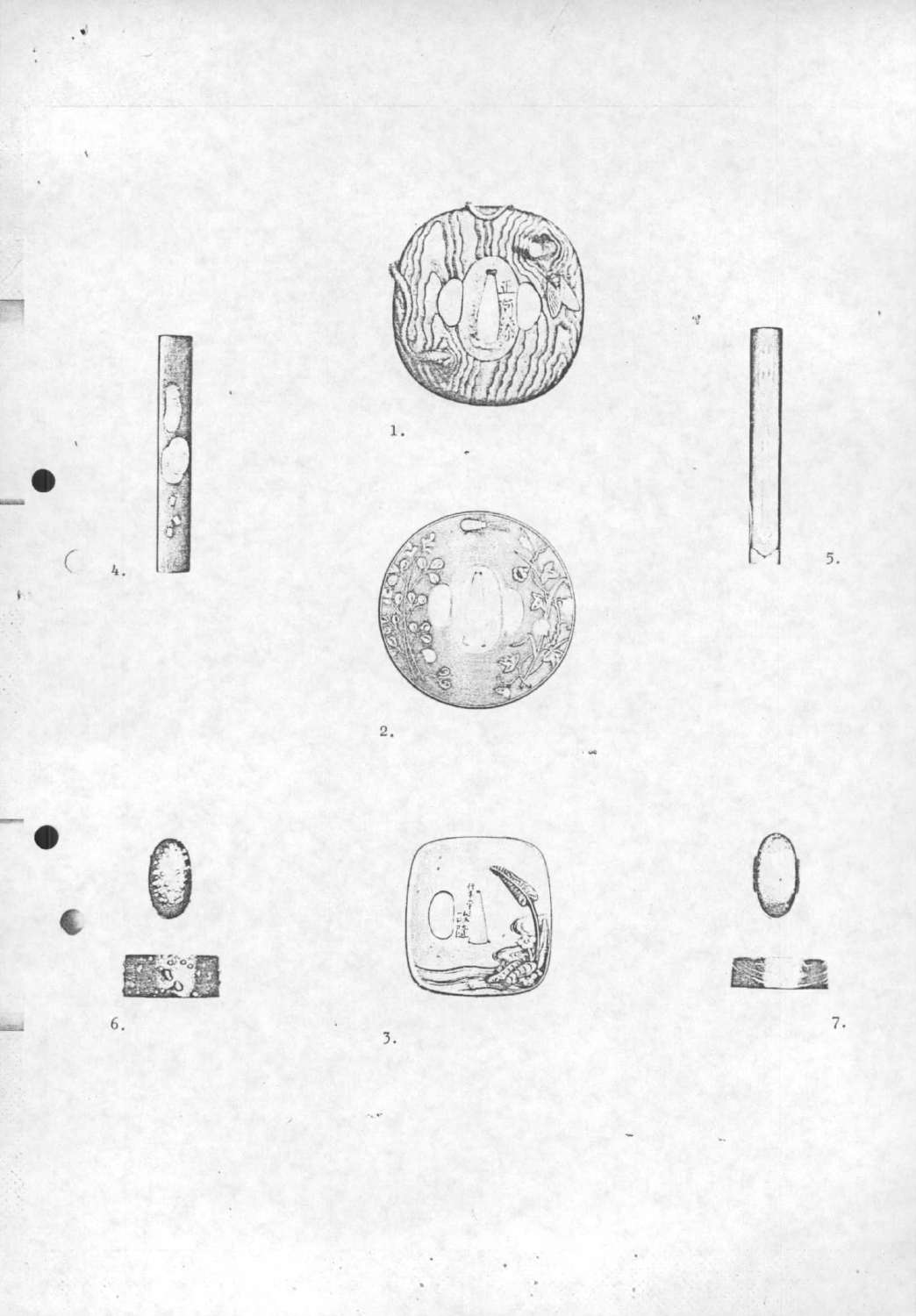ANALYSES

OF SILVER ALLOYS OF THE

SI JUCHI GROUP

 $\sigma$ 

|                | $H_{0}J_{1} - G_{1}N$                               |                  | $E[5] - GIN$         | $SAMSO - G1N$                                                      |                                      |                                      | $SHHD - GIM$     | ANSEI-GIN                                                 |  |  |
|----------------|-----------------------------------------------------|------------------|----------------------|--------------------------------------------------------------------|--------------------------------------|--------------------------------------|------------------|-----------------------------------------------------------|--|--|
|                | 上<br>$\hat{2}$                                      |                  | <u>عر</u>            | 少                                                                  | $\Sigma$                             |                                      | مط               | $\frac{7}{2}$                                             |  |  |
| $\bar{\infty}$ | <b>HINT TRADE</b><br>BARS<br>1706 A.D.<br>(GONLAND) |                  | MINT                 | MINT                                                               | $S$ 100RD - MOUNT<br>$Fachy' Ggth$ . |                                      | NormT            | MINT                                                      |  |  |
|                |                                                     | SWORD<br>MOUNT   | TRADE<br>BAGS        | JRA)G<br>BARS                                                      |                                      |                                      | 39e <sub>5</sub> | TRADE<br><b>BARS</b>                                      |  |  |
|                |                                                     |                  | $1710$ A.D.          | <b>HOAD</b>                                                        |                                      |                                      | <b>1711.A.D</b>  | 1854A.D                                                   |  |  |
|                |                                                     | Kkaus)<br>6R)    |                      | $(\mathsf{Gow}$ can $\mathsf{D})$ $(\mathsf{Gow}$ an $\mathsf{D})$ | (600(n)                              |                                      | (GOWLAND)        | $(\mathcal{C}_{\mathsf{Goul} \mathsf{AND}})^{\mathsf{H}}$ |  |  |
| SILVER         | 50.70                                               | 48.93            | 41.60                | 32.65                                                              |                                      | 32.07                                | 20.40            | 13.50                                                     |  |  |
| <b>COPPER</b>  | 49.18                                               | 51.10            | 58.32                | 67.27                                                              | 67.31                                |                                      | 79.58            | 86.48                                                     |  |  |
| GOLD           | 0.12                                                | 0.12             | 0.08                 | 0.08                                                               | <b>TRACE</b>                         |                                      | 0.02             | 0.02                                                      |  |  |
| <b>LEAD</b>    |                                                     | $\blacksquare$ . |                      |                                                                    | 0.52                                 |                                      |                  |                                                           |  |  |
|                | 100.00                                              | 100.15           | 100.00               | 100.00                                                             | 99.90                                |                                      | 100.00           | 100.00                                                    |  |  |
| y.<br>SENTOKU  |                                                     |                  |                      |                                                                    |                                      |                                      |                  |                                                           |  |  |
| CoppER         | $\pi$<br>.                                          | ∙ŒAD™            | 211C                 | 1800                                                               | SILVER                               | Gois                                 | NICKEL           | Torac                                                     |  |  |
| 72.32          | 8.126                                               | 6.217            | 3.102<br>by<br>diff. | 0.170                                                              |                                      | $B$ <sub>s</sub> $M$<br><b>TRACE</b> | 0.065            | [ <i>OD</i> , <i>OO</i> ]                                 |  |  |

 $\sim 10^4$ 

 $\sim$   $\sim$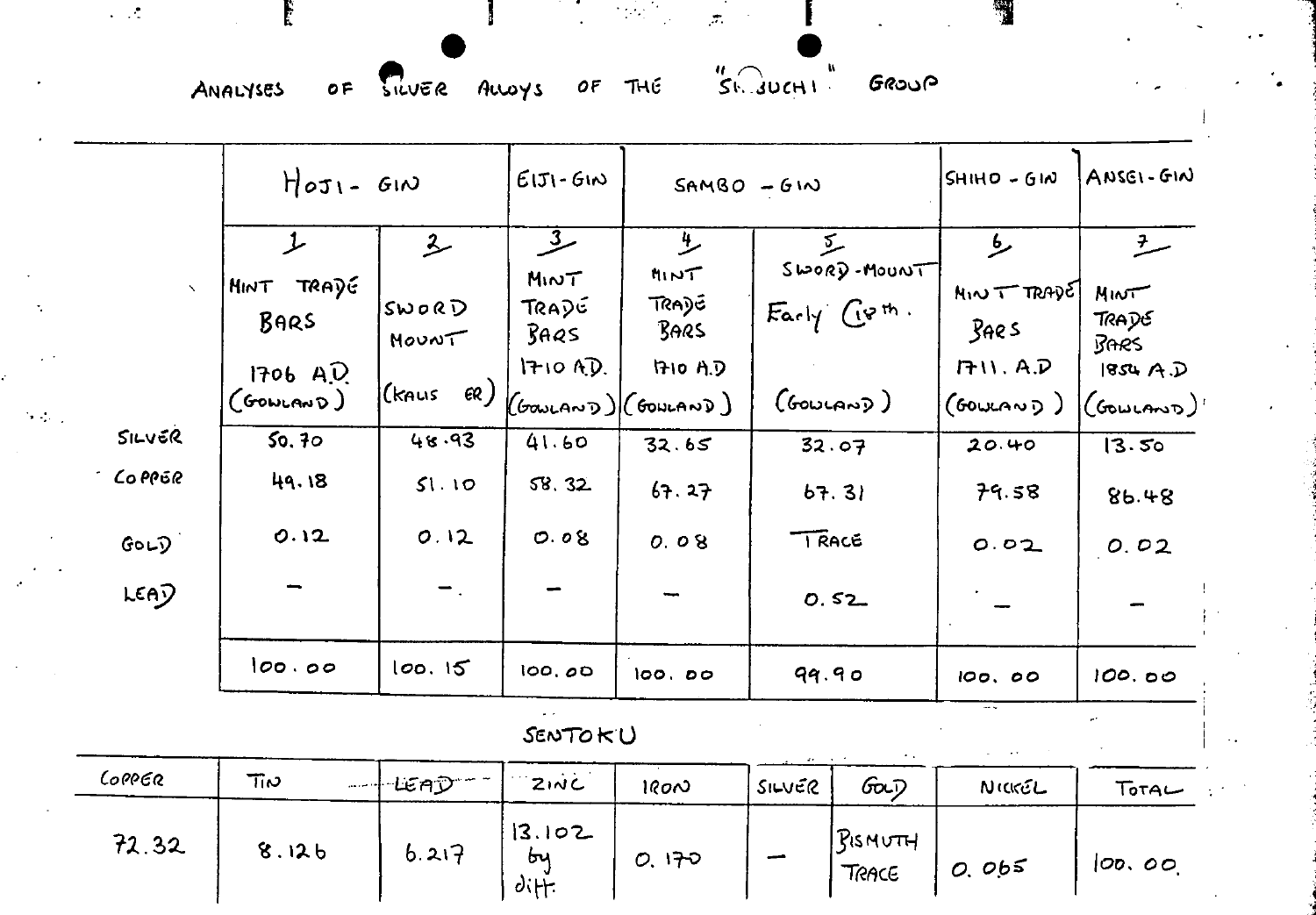ANALYSES<sup>PO</sup> OF THE ALLOY "SHAKU )"

|                      | $60-7$ | SILVER | COPPER | LEAD                     | IRON           | ARSENIC                  | TOTAL  | ANALYST                    |
|----------------------|--------|--------|--------|--------------------------|----------------|--------------------------|--------|----------------------------|
| $\overline{L}$       | 4.16   | 0.08   | 95.77  | $\overline{\phantom{m}}$ |                | ÷                        | 100.01 | KALISCHER                  |
| $\overline{2}$       | 3,73   | 1.55   | 94.50  | 0.11                     | TRACE          | TRACE                    | 99.89  | GOWLAND                    |
| $\frac{3}{2}$        | 2.67   | 2.06   | 94.90  | 0.11                     | $\blacksquare$ |                          | 99.74  | $\mathfrak{D}.$            |
| $\frac{4}{5}$        | 2.45   | 1.24   | 96.00  | 0.06                     | $\blacksquare$ |                          | 99.75  | $\boldsymbol{\mathcal{Y}}$ |
| $\frac{5}{2}$        | 1.52   | 2.01   | 96.10  | 0.08                     |                |                          | 99.71  | $\lambda$                  |
| $\frac{b}{\sqrt{2}}$ | 1.00   | 1.37   | 97.40  | 0.07                     |                |                          | 99.84  | $\mathbf{v}$               |
| $\overline{L}$       | 0.49   | 0.29   | 99.04  |                          |                | $\overline{\phantom{0}}$ | 99.82  | ATKINSON                   |
|                      |        |        |        |                          |                |                          |        |                            |
|                      |        |        |        |                          |                |                          |        |                            |
|                      |        |        |        |                          |                |                          |        |                            |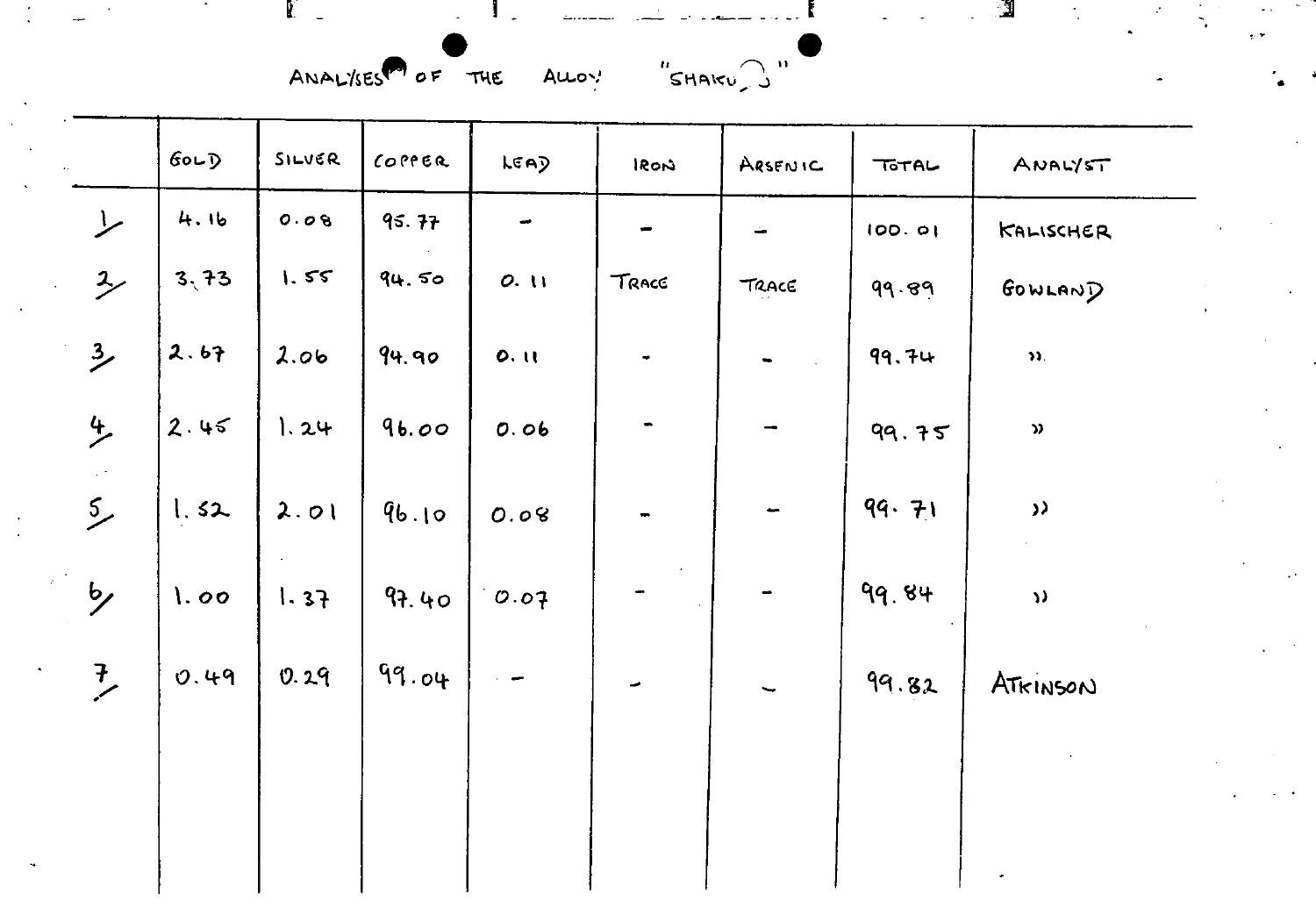### SWORD POLISHING

4

I

Back in 1968, the To-ken Society were kindly invited to a Sherry Reception and Kendo Evening run by the Nenriki Dojo at the William Harper School, Elephant and Castle. I remember this evening very well indeed because Sir Frank Bowden had at this reception the Ichimonji blade he had recently purchased at one of the London Auction Rooms. It was a lot of money then for a Japanese sword,  $I$  suppose by today's prices it was cheap but to me it still seems a lot of,money. Bon Dale, then Chairman of the' To-Ken, offered me a lift'bome and at some 'stage of the journey managed to talk me into accepting responsibility for handling the swords going over to Japan for polishing. Prior to this a few of us had given sword blades to Bon at one of the meetings to act as guinea pigs in a pilot scheme to send swords to Japan for polishing, and to find out what sort of job was made of them.

Since taking on this job I have written to lots of people and received letters from all over the World, even to receiving a ft telephone call from Canada, which the G.P.O. forgot to charge for. <u> 14 adem en</u>  $\mathcal{O}(\mathcal{O}_\mathcal{O})$  $\mathcal{L} = \{ \mathcal{L} \mid \mathcal{L} \in \mathcal{L} \}$  .

To-date the number of swords going out for polishing amount to ninety seven, this does not include the present batch. They have arrived in all shapes and sizes, Tanto, Wakizashi, Katana, Tachi, even the odd couple of Naginata and one Yari, but I am afraid even the Japanese baulked at a Magari Yari. I am informed the polishers are not too keen on Yari, it is • possibly quicker and' easier to polish sword bladep as opposed to the many edges of spears.

For those not conversant with the system I will explain that, apart from the polishing facilities, if we wish, our swords may be entered for appraisal with the Japanese Shinsa Board' and it is always rather exciting to see if ones blade has been awarded a paper. There are two grades, Green being the highest and' indicates a good blade', then White which **'is** given to blades that in their opinion are genuine, all other blades are disqualified. In these Shinsa the To-Ken Society have faired quite well being able to boast of 25 Green Papers, 22 White and only 10 Disqualified. Also, we have to'bear **in mind**  that some batches did not go in for appraisal because the N.B.T.H.K. centralised its meetings which created a vast backlog of swords, this went on for some time before they went back to the old system, and as it meant us leaving swords that were ready to be returned for several more months we decided<br>to give the Shinsa a miss with a couple of batches. On one to give the Shinsa a miss with a couple of batches. occasion a blade was disqualified by the Shinsa Panel for just: having Hizen (No) Kuni the rest of the signature being cut off, so it would seem an old or partial forgery is enough to<br>disqualify a blade.

 $-16.$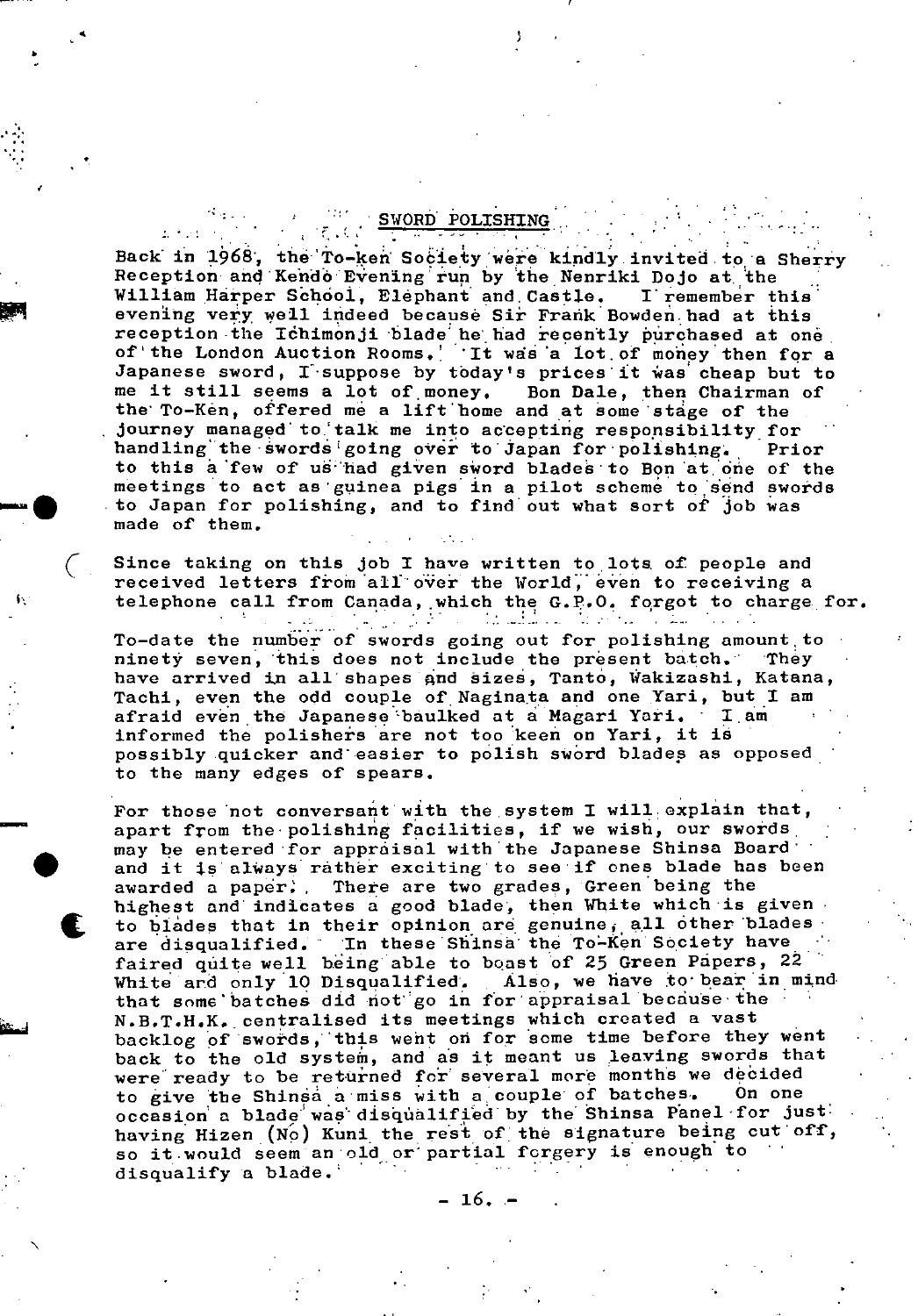Now to prices, in 1969 the price for a Katana, Repolish, Shirasaya, Shinsa, Air Freight etc. was £50.50, a Wakizashi the grand sum of £28 and £10 of that was Customs and Air ... Freight Charges. The same sword blades at October 1976 come out at £222 for a Katana, £165 to £215 for a Wakizashi, and £122 for a Hira-Tsukuri Tanto Blade for polishing only served according to class of blade, i.e. if its a good blade one gets.<br>a good polish even if a cheap one is asked for. **SALAR** 

From those few swords in the original test batch back in 1969. a lot of swords have gone to Japan. However, as with everything these days, inflation has taken its toll and members are not too happy about splashing out two hundred pounds to have a blade polished, especially on top of the price they have to pay for their swords today.

David Parker

## THE NEW ORIENTAL GALLERY AT THE TOWER OF LONDON

At long last the Tower of London has opened its new Oriental Gallery in the Waterloo Barracks behind the White Tower.

The case of the property of the process of

The permanent exhibition is beautifully housed in rooms especially arranged for it and tastefully lit so that all the cases are illuminated and the rooms themselves have a minimum of distracting light.

As one would expect from a gallery of this nature housed in such. a distinguished venue the exhibits are of a very high standard. Most countries of the Orient are represented with weapons and armour from India, Iran, Tibet, Mongolia and, of course, Japan. Needless to say the Japanese section is by far the most comprehensive as one would expect from an exhibition of this kind criginally conceived by the Late H. Russell Robinson who so tragically died in January this year and never saw the gallery opened. It comprises an impressive display of some. 16 armours plus helmets and a selection of swords and sword furniture, bows, arrows, matchlocks and horse harness.

Most of the exhibits are from the Tower's own collection and others are on loan from the National Trust, Wade Collection Snowshill Manor and the Victoria and Albert Museum. As it is quite some time now since any of these pieces was on show it is a welcome sight. One item which has not been on exhibition before is one of the two suits of armour presented to James I in 1613. The pair to this one is signed Iway". Yozaemon, is in tolerably good condition for its age and has